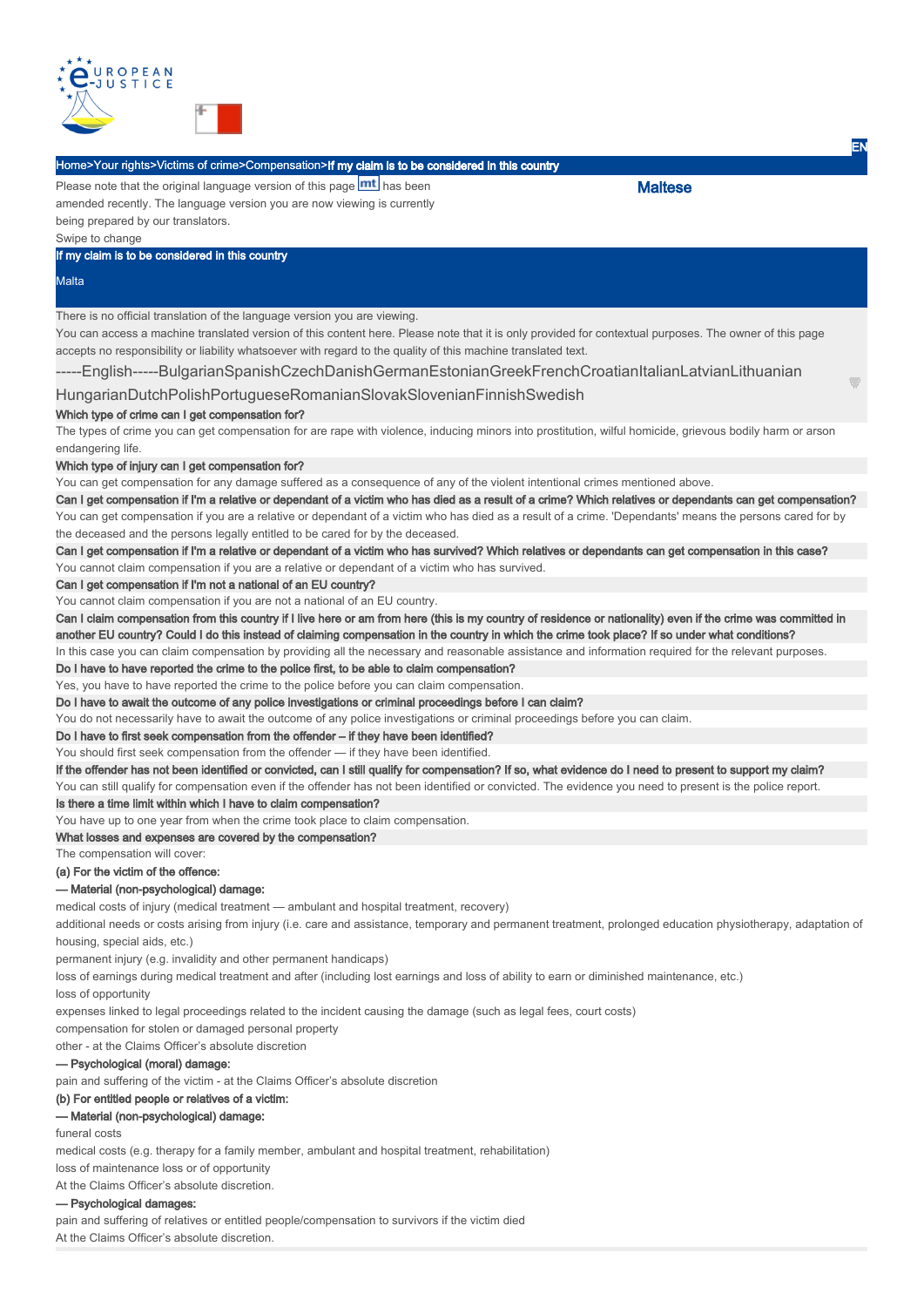#### Is the compensation paid out in a single payment or monthly instalments?

Compensation is paid by way of a lump sum payment, rather than a periodical pension. However, the Claims Officer may make an interim award and postpone making a final award in a case in which a final medical assessment of the injury is delayed.

In what way could my own behaviour in relation to the crime, my criminal record or failure to cooperate during the compensation proceedings affect my chance of receiving compensation, and/or the amount I receive?

The Claims Officer may withhold or reduce compensation if he/she considers that:

The applicant failed to promptly take all reasonable measures to inform the police, or other body or person, whom the Claims Officer considers appropriate, of the circumstances of the crime for the purpose in question; or

the applicant did not cooperate with the police or any other authority to bring the offender to justice; or

the applicant failed to provide all reasonable assistance to the Claims Officer or to any other body or person in relation to the application; or

the applicant's behaviour before, during or after the incident for which claim is sought does not justify full compensation or any compensation, or

The applicant's character as shown in their criminal convictions or in evidence available to the Claims Officer does not justify full compensation or the award of any other full sum; or

the victim was jointly or partly responsible for the injury sustained; or

the victim's behaviour, character or lifestyle warrant this.

No compensation will be paid under the scheme where:

the criminal injury was sustained before 1 January 2006;

the Claims Officer is of the opinion that the offender is not indigent or unless it is shown that the legal action to claim compensation was made without a favourable outcome;

the Claims Officer is of the opinion that the applicant has not provided all reasonable assistance and information necessary for the purposes of the regulations:

the applicant was responsible for the criminal injury sustained due to provocation or any other action.

#### In what way could my financial situation affect my chance of receiving compensation and/or the amount?

Your financial situation may affect the amount awarded.

#### Are there any other criteria that could affect the possibility of receiving compensation and/or the amount?

There are no other criteria other than those indicated above.

#### How will the compensation be calculated?

The compensation will be calculated by discretionary assessment.

## Is there a minimum/maximum amount that can be awarded?

No payment to any claimant may exceed the sum of twenty-three thousand three hundred Euro (€23 300) and such sum shall not be exceeded where there is more than one claim for the same crime.

Am I expected to quote the amount in the claim form? If so, do I get any instructions on how to calculate it or on other aspects?

Yes, you are expected to quote the amount in the form and you can get instructions on how to calculate it or on other aspects.

Will any compensation I receive for my loss from other sources (such as my employer's or a private insurance scheme) be deducted from compensation paid by the authority/body?

The amount of compensation received for your loss from other sources may be deducted from the compensation paid by the authority.

#### Can I get an advance on the compensation? If so under what conditions?

The Claims Officer shall be entitled to make any arrangements as he/she deems fit for the administration of the money to be awarded as compensation.

Can I get complementary or additional compensation (following e.g. a change in circumstances or worsening health, etc.) after the main decision?

You cannot be awarded complementary or additional compensation after the main decision.

# What supporting documents do I need to include with my claim?

The documents are:

power of attorney/proof of authority or relationship with the victim;

death certificate of the victim;

copy of the police report;

copy of the judgment/court decision;

medical reports and certificates;

hospital bills;

bills for other expenses (care, funeral);

income (salary, social welfare/assistance payments);

confirmation of the contribution (or not) from other sources (employer's insurance, private insurance);

applicant's criminal record;

affidavit by applicant confirming that no compensation has been received from any other body or authority; any other relevant documents according to circumstances.

#### Are there administrative or other charges to be paid when the claim is received and processed?

No administrative or other payments are charged in such case.

Which authority decides on compensation claims (in national cases)?

The authority is the Claims Officer from the Attorney General's Office.

### Where do I send the claim (in national cases)?

You should send your claim to the Department of Justice, Chateau De La Ville, 21, Archbishop Street, Valletta.

### Do I need to be present during the procedure and/or when my claim is being decided?

You do not need to be present.

How long does it take (approximately) to receive a decision on a claim for compensation from the authority?

# One to two months, depending on the circumstances

If I'm not satisfied with the authority's decision, how can I challenge it?

It is not possible to challenge the decision.

## Where can I get the necessary forms and other information on how to claim?

These can be obtained from the Department of Justice or from the website: https://eforms.gov.mt/pdfforms.aspx?fid=pjd010e

### Is there a special helpline or website I can use?